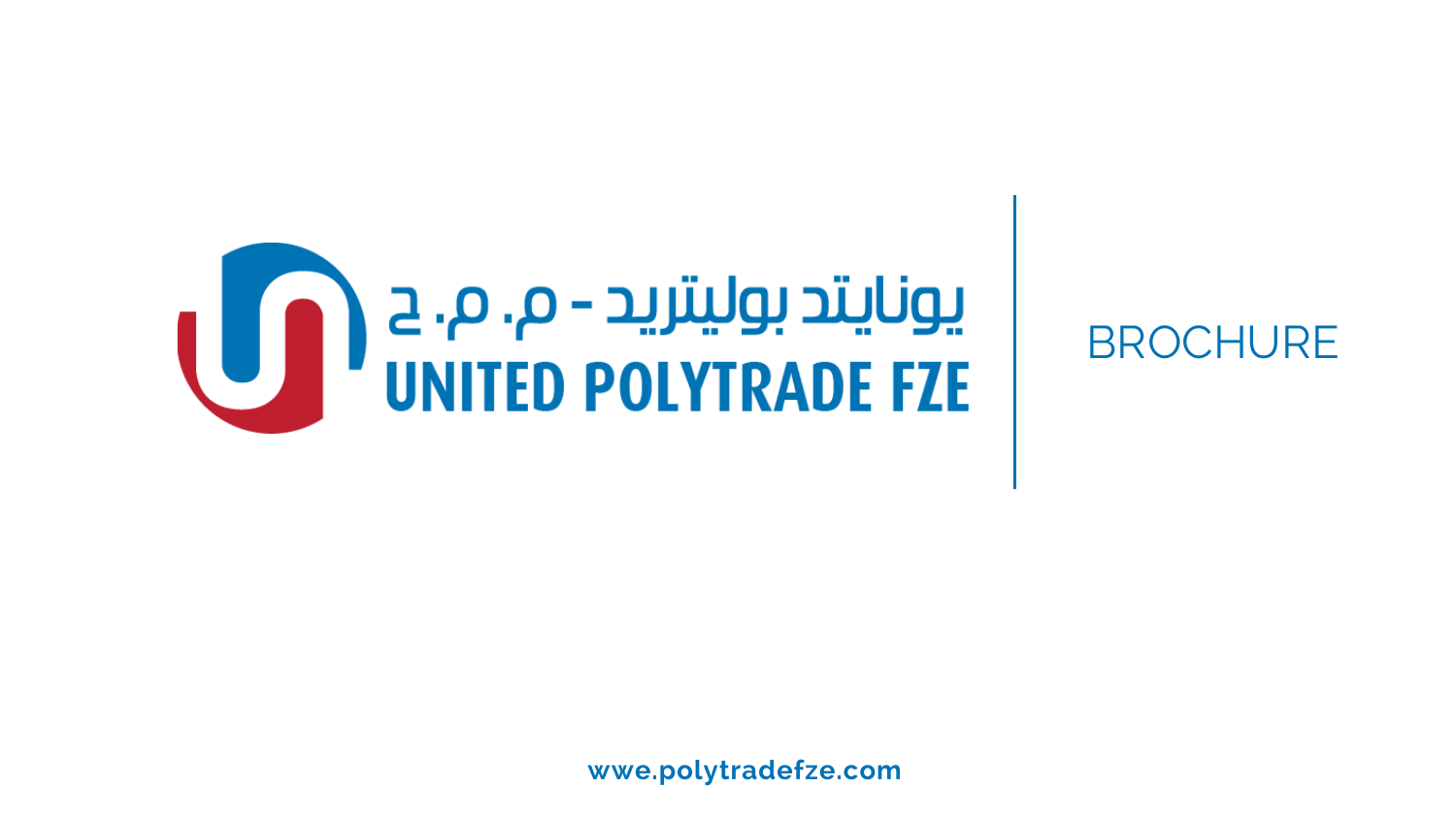# About **Us**

**United polytrade fze** is vertically integrated traders of industrial plastic packaging materials, Polytrade is located in Al jurf industrial area 1 , ajman - UAE.

United Polytrade supplies a complete range of industrial plastic packaging products .We supply and ship our products globally,Polytrade will supply the product you need in logistically efficient packaging that keeps your product secure and protected during transport and storage.Packaging options range from small bags to bulk bags, small boxes to large bulk boxes, PP straps , Plastic pallets , garbage & carry bags , vci paper rolls , tarpaulins & Polythene sheets . Each option represents the optimal mix of performance and value to best fit your needs. polytrade is completely focused and dedicated on innovation and quality

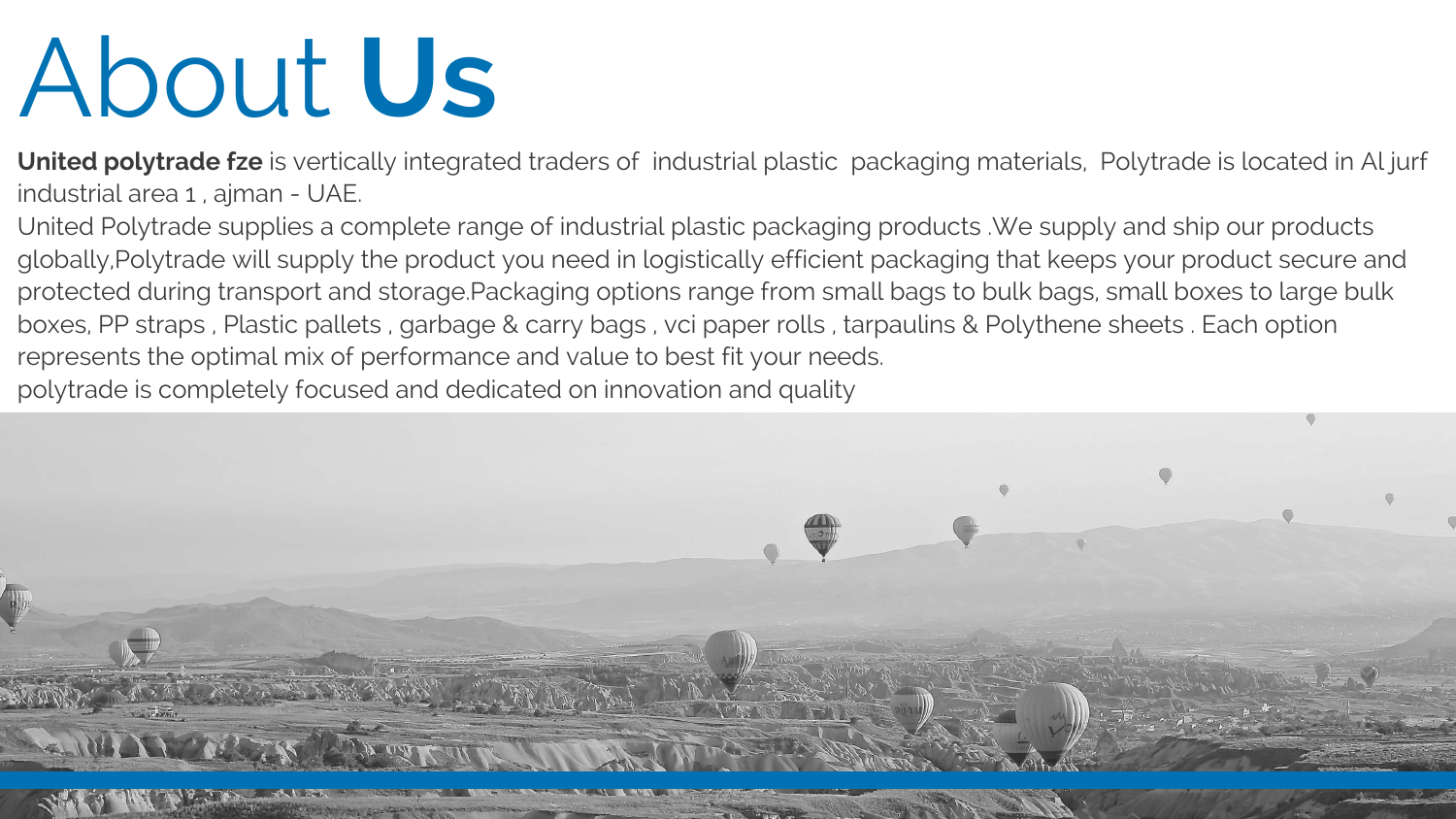**Bulk Bags** , also called FIBCS, are very cost effective for shipping and storing large quantities of meterials.

Bulk Bags have integrated features that allow for easy emptying and safe meterial handling. These bags are custom designed as per the client's requirement, thus offering a wide range of bags to choose from. We offer bags for both single-trip 5:1 and multi-trip 6:1 purposes. The SWL Range of the bags start from 500 kgs - 2000 kgs





### • The most economical option for shipments

- Durable and flexible bags are made from 6 oz. woven polypropylene
- UV treated to protect from degradation
- Coated for moisture protection; bulk bags are not waterproof
- Maintains shape when filled; designed for optimal product flow
- Features 4 lifting straps made from strong, closely woven fabric for easy, safe lifting with forklift or overhead crane
- Integrated document sleeve prominently displays product name
- Dust-proof filler cord helps prevent product from passing through seams
- Safety Factor Ratio 5:1 & 6:1
- Liner available, by request

## **BULK** BAGS (New & Used)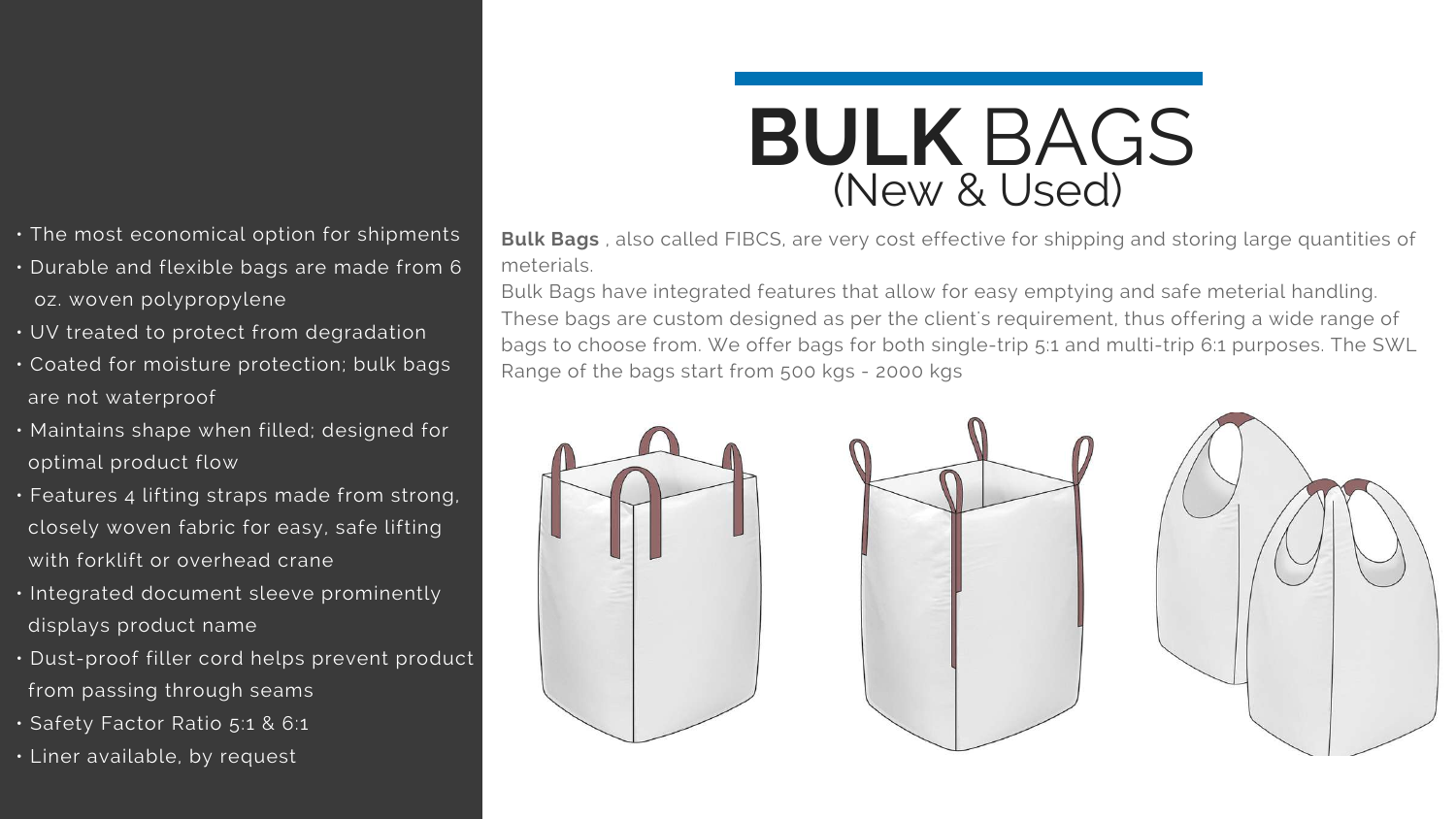## **BULK** BOXES

Designed as a two piece box. These cartons come with a separate lid which can be used to completely cover the box from the top without the use of any tapes. Providing better protection from the top side compared to traditional cartons this design can also save time at the packaging point due to ease of use of a simple lid.. Large, sturdy corrugated boxes are excellent for shipping bulk materials like resins etc . Boxes provide a convenient option for land transport and are suitable for operations that are not subject to rough handling or storage in adverse conditions. Each container contains a protective liner bag and easy lift-off tops. Shipped securely strapped on a standard wooden pallet.





### Multi-wall side panels with optimized flute styling for ideal padding strength and crush resistance

Easy on/off lid

*.*

- PE bag liner offers product protection double lining is available upon request
- Ships band fastened to pallet. Can also be shrink or stretch wrapped for added stability, if requested
- · Ships complete with pallet for motor freight delivery
- 100% recyclable and biodegradable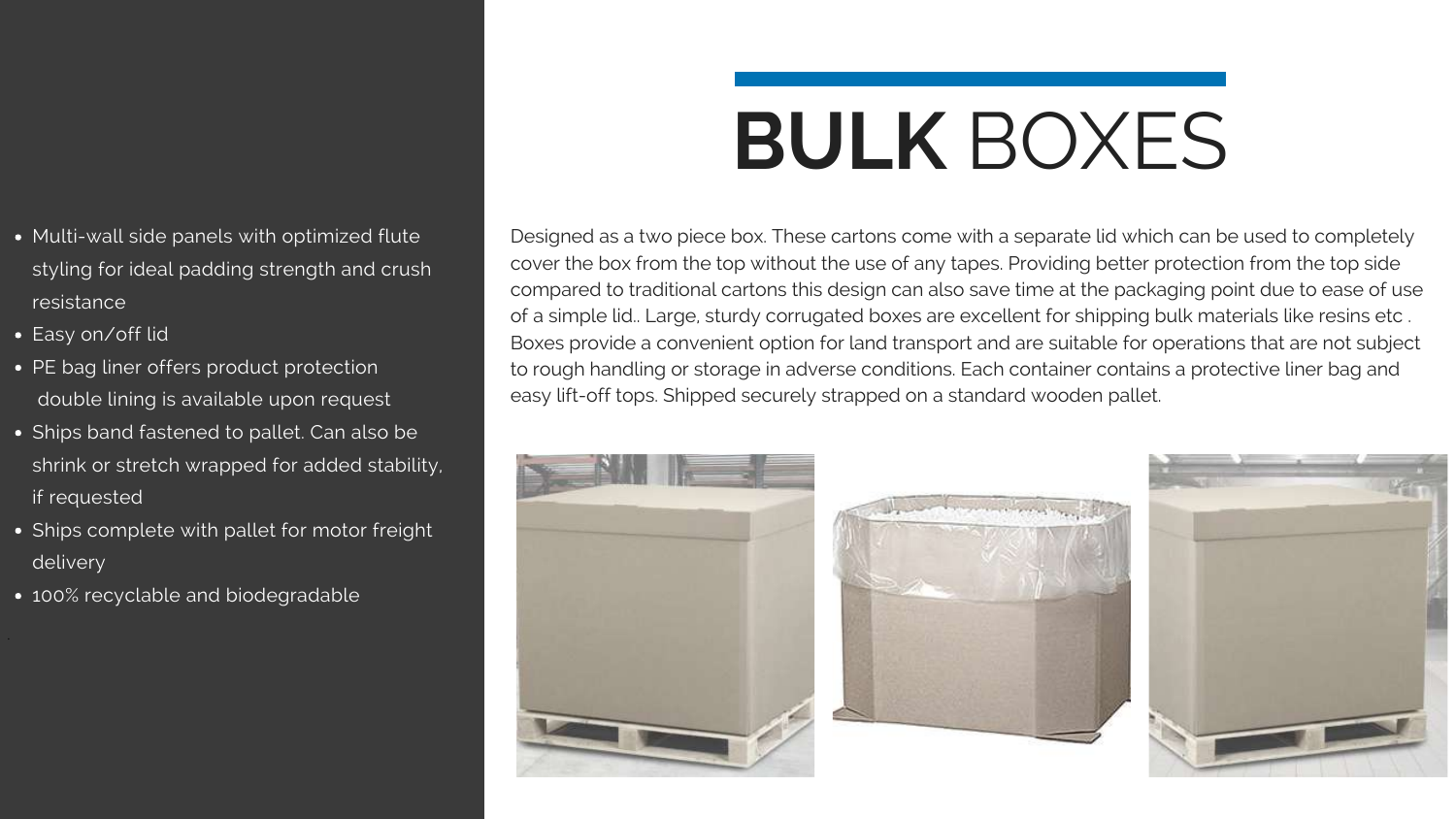## **PP & PET** STRAPS

closure, bundling, and reinforcement applications. use in both hot and cold climates.

- **PP straps** are used in variety of applications. Hand-grade polypropylene strapping are used in carton
- Machine-grade polypropylene is produced in a variety of core sizes to fit most automatic strapping
- machines. Because of its resistance to ultraviolet (UV) light and weather, PP strap is also suitable for outdoor
	-
	-
- Corrosion Free : Pet strap is rust free and chemically inert which is an advantage of its use over steel straps Safety : PET strap are safe to use as no sharp cutting edges are notices which are prominent in Steel straps



**PET Strapping** is a an alternative packaging solution to steel strapping due to following facts : Economical :Cost saving with the use of PET straps as compared to Steel strapping and PET straps will not cut or damage product.



- Shock Loading / Impact Resistant :- PET STRAP performs well under "shock loading".
- Elasticity :- PET STRAP has high elasticity which enables it to maintains strap tension by contraction with the pack in the even of pack settlement these elasticity is not observed in steel straps.
- Ease of handling : PET STRAP improve productivity being 6 times lighter than steel for a given length.
- Safe In Use :- PET STRAP creates a safe working environment since it does not has and sping back effect or sharp cutting edges

### **Advantages of PP straps**

- Light in weight
- Hight Tensile Strenght
- Chemical resistant
- Easy in handling and use
- Rust proof
- Security and aesthetic appearance of the goods
- Suitable for all types of strapping machines both autumatic and semi automatic strapping machines
- Steady against temperature fluctuations from -10 to +50 C

### **Advantages of PET straps**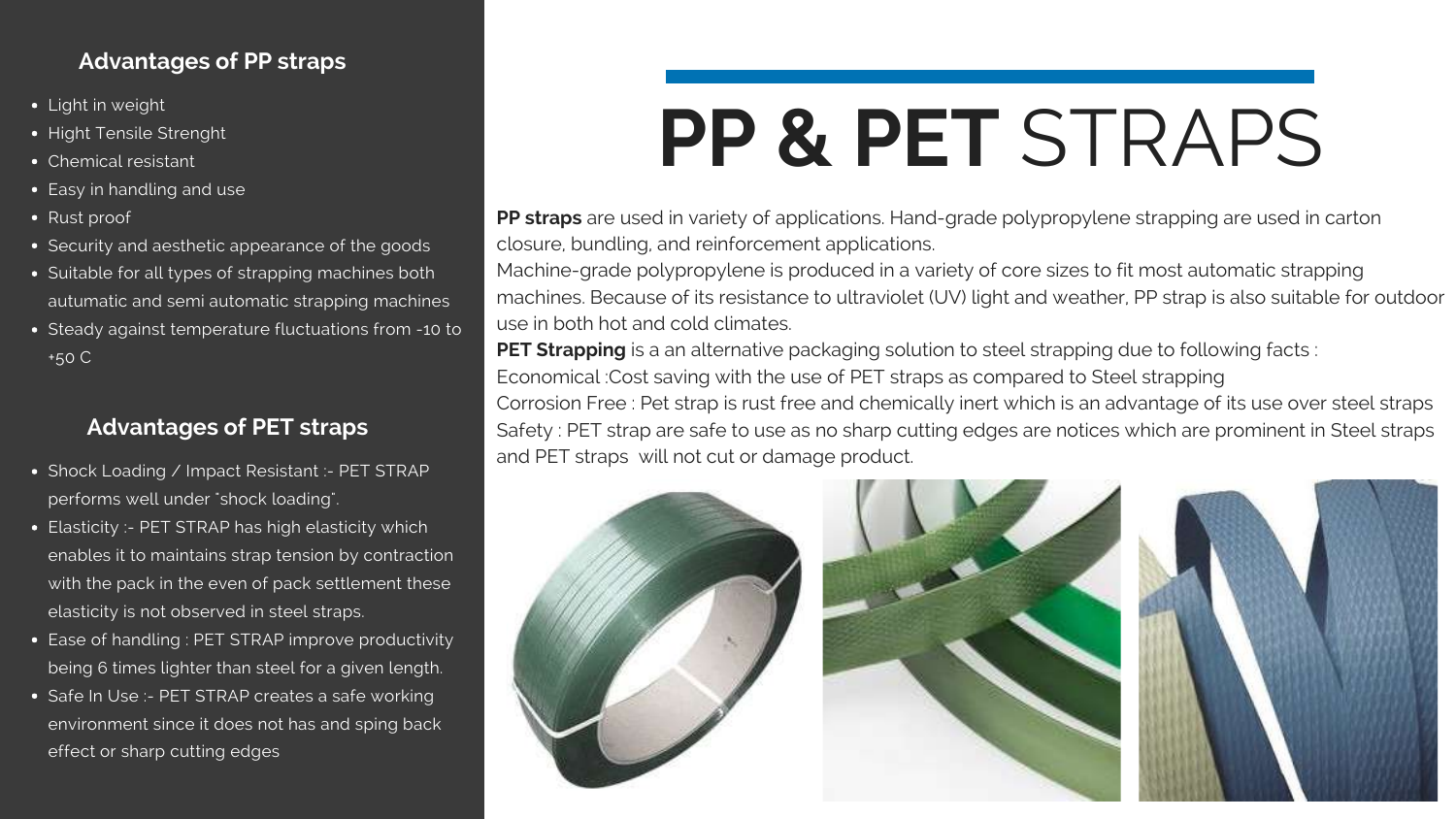## **HDPE** PALLETS

**Pallets** are made up from high quality HDPE/PP/PE material by injection molding process, these pallets is having good strength, can be used for Heavy Racking as well as for light weight cargo packaging application. These pallets are available in different category according to design and structure.









### • Injection molded single piece design without any welds or joints

**Steel reinforced Pallet Reckable Plastic Pallet Revesible plastic Pallet**





### **Storage plastic Pallet Medium Duty plastic Pallet Double Deck plastic Pallet**



- These pallets are manufactured by Injection Molding Process.
- The plastic pallets is manufactured from UV / Non UV stabilized HDPE (UV)
- Four way entry for easy forklift operation
- Economical, recyclable as well as environment friendly
- No nails or splinters and does not require any maintenance.
- With stands temperature range -40 to 65°c
- Tough and durable structure
- Long life, excellent weather and chemical resistance
- Can be cleaned with water or steam for hygienic applications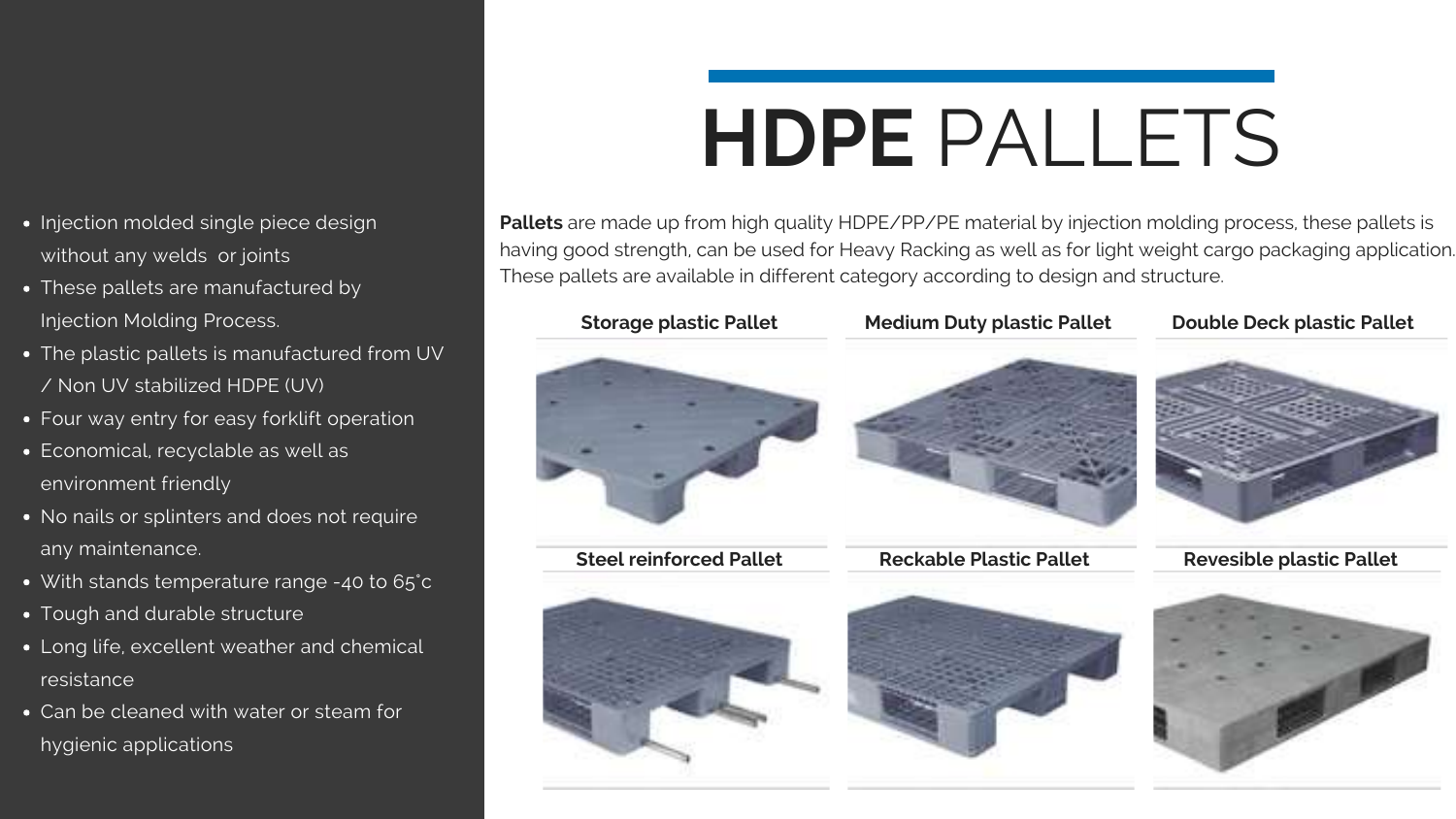**Tarpaulins** are manufactured in high quality PE granules and is a large sheet of strong, flexible, and handy water resistant or water proof cover for large areas. With our industrial experience, we are engaged in offering a wide range of Tarpaulin sheets, which is developed using optimum quality basic material in compliance with the set international standards









### • 100% high density woven polyethylene and laminated on both sides

- UV treated on both sides for superior sunlight protection while still allowing natural light penetrate to give illumination
- Waterproof, wind, rot, and mildew resistant
- Double reinforced corners for added strength
- Arctic flexibility
- Lightweight, easy to handle, and shrink proof

## **TARP**AULINS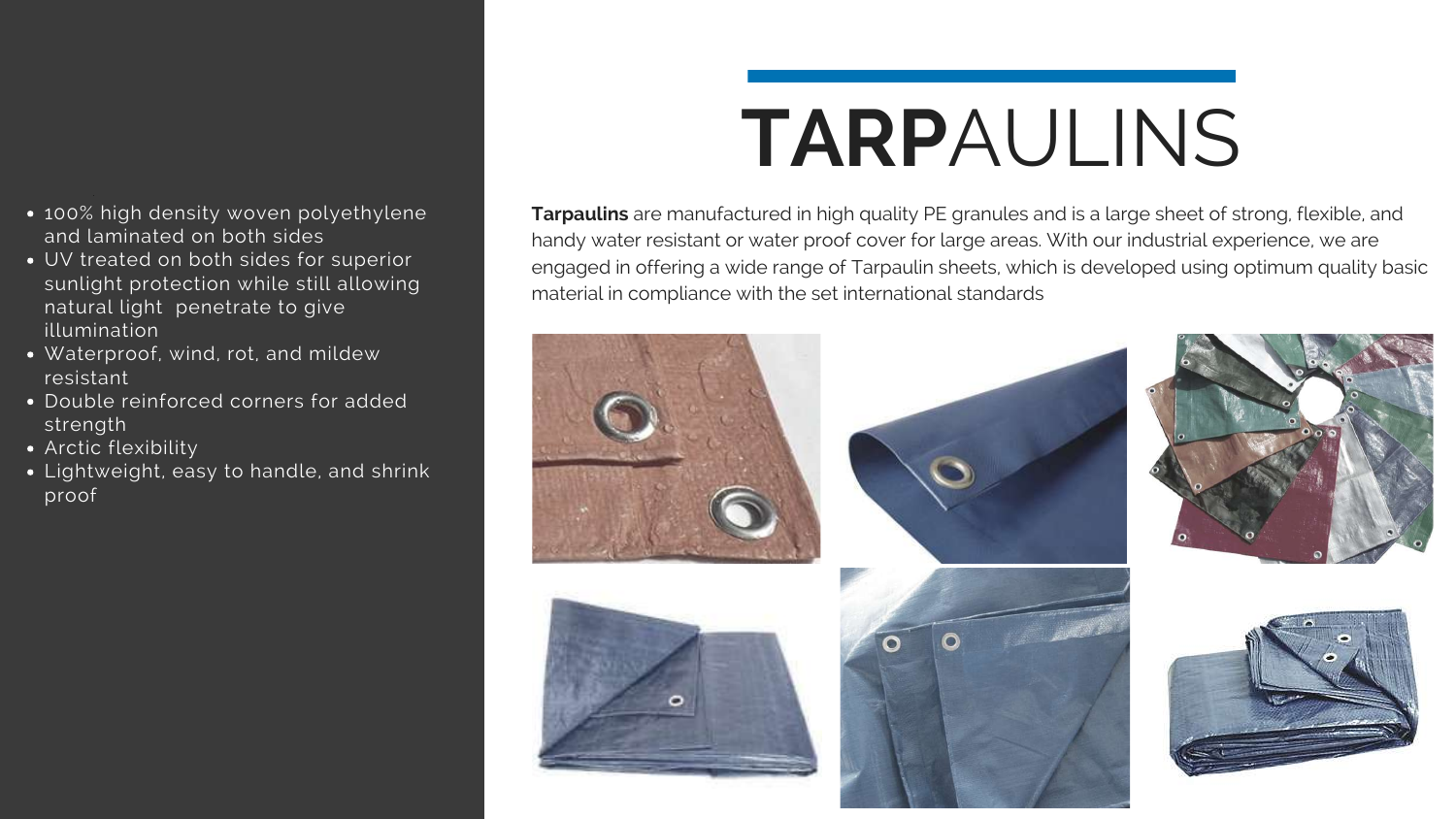## **GARBAGE** BAG **& CARRY** BAGS **VCI PAPER** ROLLS

**Garbage bags** are strong and sturdy and have high thickness to ensure better leak and tear resistance. Available in different sizes , shapes and colour, these bags are long lasting, easy to *t.* use and 100% biodegradable.

**Carry Bags** are commonly used in Supermarkets, groceries and hardware shops. HDPE bags range in microns from 25 Microns to 70 Microns.

**VCI Paper** provides anti-corrosion protection for increased life of your tools, metal components, machined parts and any item that is prone to oxidation. **Protection:** protects metals for up to 5 years when properly packed and stored. **Shelf Life:** 2 years if stored at 85 degrees F (30 degrees C) or less and out of direct

sunlight in original packaging



We can offer our customers the best quality products. Our offer comprises of various types of bags and sacks. We make polypropylene woven bags and sacks according to our customer's specifications, concerning dimensions and weights. PP Woven bags are the traditional bags in packaging industry due to their wide variety of usage, flexibility and strength